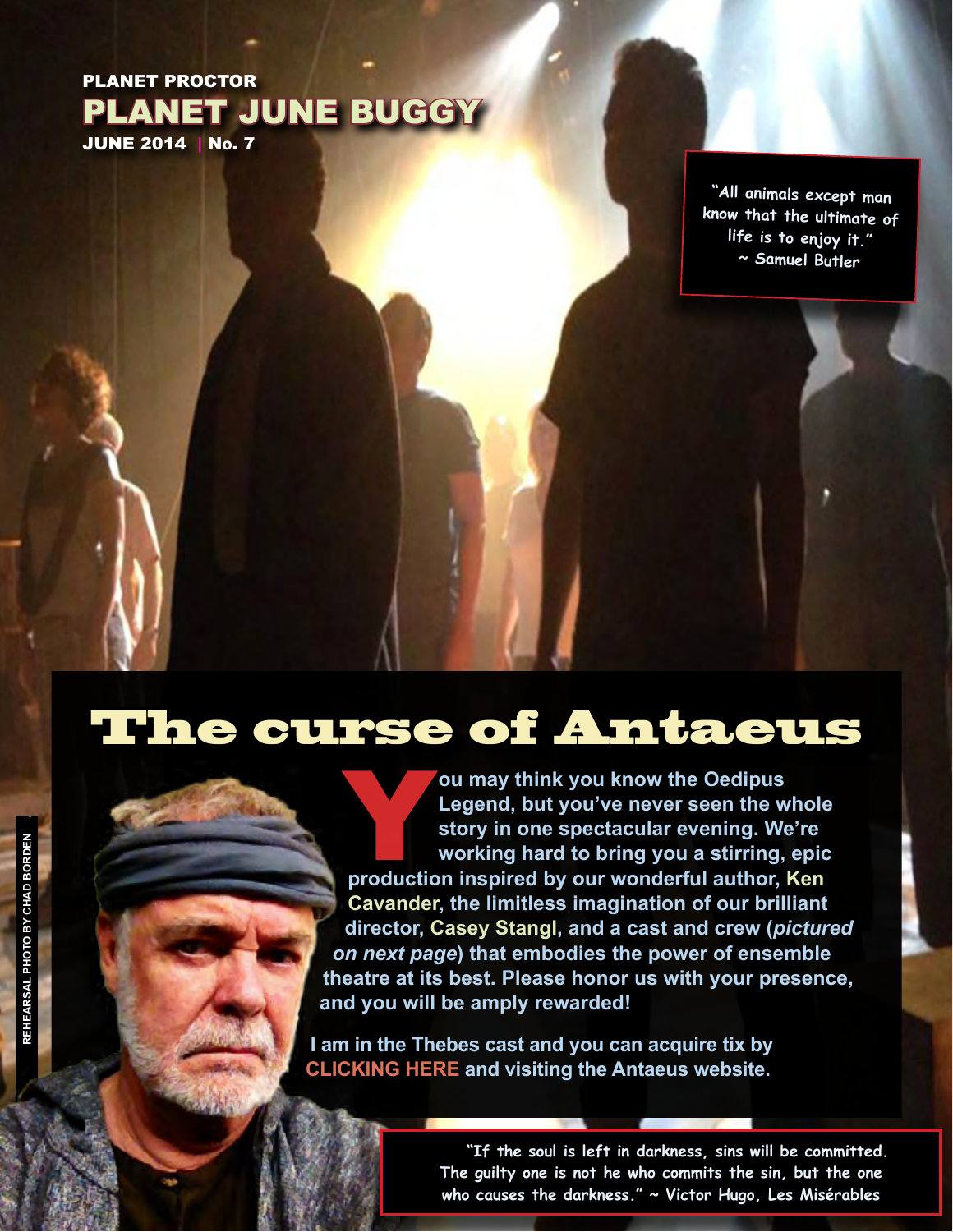**PHOTO BY JOHN APICELLA .**

#### SPIKE IT!

Planeteer **Rich DeMaio** recently referenced Wikipedia's article on "**The Goon Shows**" and came across **Harry** 

**Secombe**'s account of how he and **Spike Milligan** first met serving in the Royal Artillery in WWII. Gunner Milligan's artillery unit accidentally allowed a large howitzer to roll off a cliff under which Secombe was snoozing in a small truck:

*"Suddenly there was a terrible noise as* 

*some monstrous object fell from the sky quite close to us," Harry recalled. "There was considerable confusion, and in the middle of it all the flap of the truck was pushed open and a young, helmeted idiot asked 'Anybody see a gun?' It was Milligan."*



**The 1951 Goon Radio Show launch with, from left, Peter Sellers, Spike Milligan, Michael Bentine and Harry Secombe.**

OEDIPAL STAGES

**The King-size cast and crew arrayed for the Antaeus Theatre Company's Sophocles-penned, Stangl-directed, Cavendish-adapted epic.**

Secombe's response was "What colour was it?" and

a lifetime friendship was made. Incidently, the article heavily references **The Firesign Theatre**, as we were greatly inspired by the goofy surrealism, snappy writing and antic performances of the gang, which included the indefatigable **Peter Sellers**.

Other Firesign cyberarticles this orbit come from **The Hall of Records' Michael Tatum [REVIEWING](http://www.odyshape.com/blog/2014/5/27/hall-of-records-how-can-you-be-in-two-places-at-once-when-youre-not-anywhere-at-all)** (and I mean "re-viewing" our Marx/Lennon album.

And then, **Mike Tiano**, who **[REVEALS](http://somethingelsereviews.com/2014/06/01/everything-they-knew-was-wrong-firesign-theatre-and-the-mitchell-brothers/)** a disturbing connection to the smutty **Mitchell Brothers**, proving again that "Everything You Know Is Wrong."

Finally, **John Cowden** writes, "Try to ignore the way your fans **[SCREW UP YOUR BRILLIANT WORDS](http://en.wikiquote.org/wiki/Firesign_Theatre)**. You see? You do have something in common with Jesus and the Beatles."

"Show me who makes a profit from war, and I'll show you how to stop the war." ~ **Henry Ford**

#### COLD, HARD FACTS

John went to visit his 90-year-old grandfather in a very secluded, rural area of Saskatchewan and after spending a great evening chatting the

**n** CONTINUED

**THROUGHOUT** THE 'PLANET,' CLICKING DARK RED TYPE OPENS A RELATED INTERNET LINK.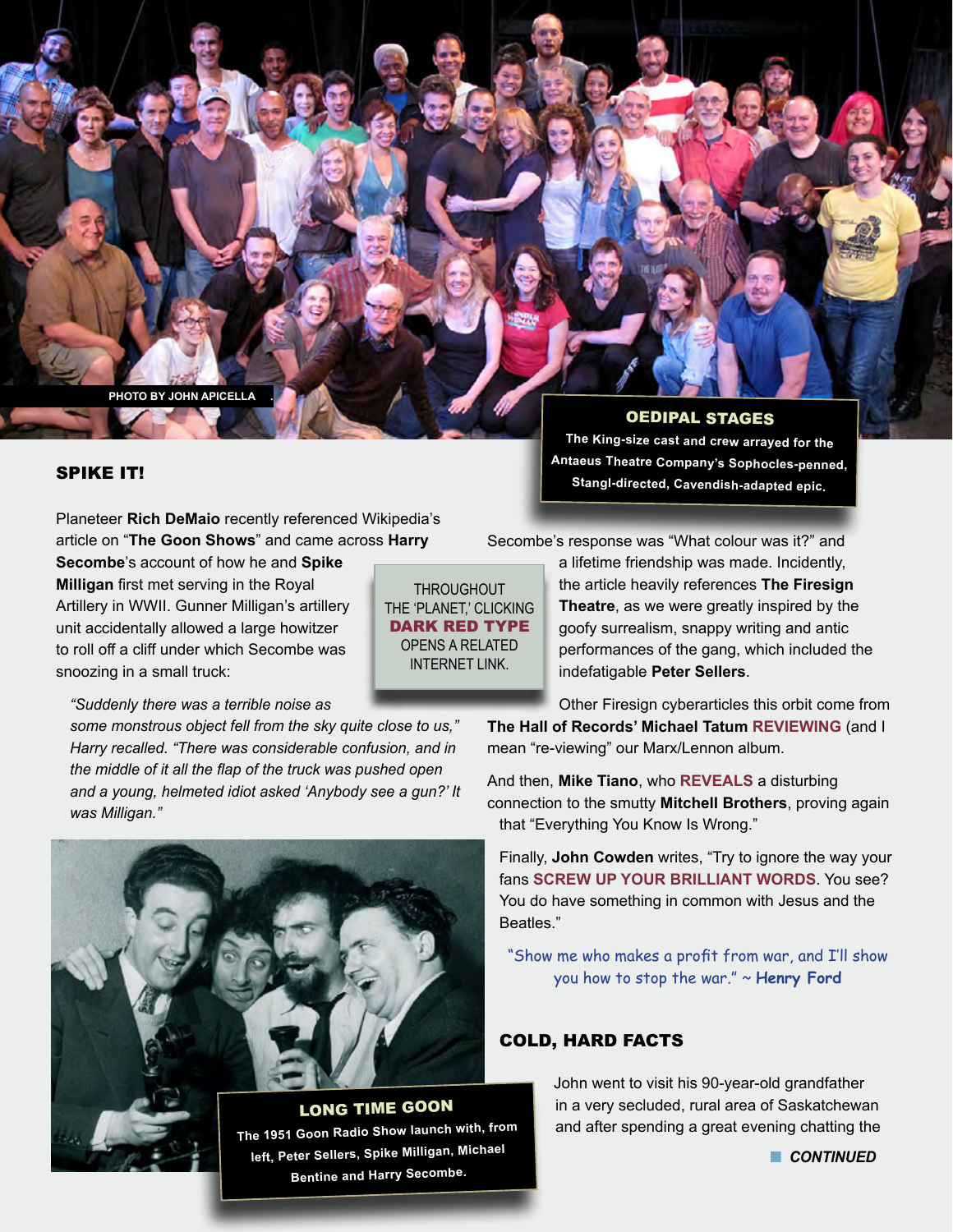night away, the next morning John's grandfather prepared breakfast of bacon, eggs and toast. However, John noticed a film-like substance on his plate and asked his grandfather, "Are these plates clean?"

His grandfather replied, "They're as clean as cold water can get 'em. Just you go ahead and finish your meal, Sonny!"

For lunch the old man made hamburgers. Again, John was concerned about the plates, as his appeared to have tiny specks around the edge that looked like dried egg and asked, "Are you sure these plates are clean?"

Without looking up the old man said, "I told you before, Sonny, those dishes are as clean as cold water can get them. Now don't you fret, I don't want to hear another word about it!"

Later that afternoon, John was on his way to a nearby town, and as he was leaving his grandfather's dog started to growl and wouldn't let him pass. John yelled, and said, "Grandfather, your dog won't let me get to my car."

Without diverting his attention from the football game he was watching on TV, the old man shouted! "Coldwater, go lay down now, yah hear me!"

> "It's National Mental Health Day! So reach out to at least one unstable person - like I just did. ~ **Phil's Phunny Phacts**

### you have feet in your shoes. You can steer yourself any direction you choose." ~ **Dr. Seuss**

"You have brains in you head,



#### THAT SINKING FEELING

With **Hillary** in high-profile these daze, the following comparisons seem politically pertinent:

The film *Titanic* is the story of Jack and Rose, their forbidden love, and subsequent catastrophe. The movie *Clinton* is the story of Bill and Monica, their forbidden love, and subsequent catastrophe. Jack is a starving artist; Bill is a bullshit artist.

In one scene, Jack enjoys a good cigar. Ditto for Bill. Rose's dress gets ruined; same for Monica. Jack teaches Rose to spit. (Let's not go there.) Rose gets to keep her jewelry. Monica' s forced to return her gifts. Rose remembers Jack for the rest of her life. Clinton doesn't remember jack.

> Rose goes down on a vessel full of seamen. Monica . . . (let's not go there, either). Jack surrenders to an icy death – Enough said.

> > "In every living thing, there is a desire for love." ~ **D.H. Lawrence**

#### BEER WITH ME

It's like this: a herd of buffalo can only move as fast as the slowest buffalo; so when the herd is hunted, it is the slowest and weakest ones at the back that

#### THE REST OF THE STORY

**Barbara Walters** of ABC did a story on gender roles in Kabul, Afghanistan, several years before the Afghan conflict. She noted that women customarily walked five paces behind their husbands.

She recently returned to Kabul and observed that women still walk behind their husbands. Despite the overthrow of the oppressive Taliban regime, the women now seem happy to maintain the old custom.

Ms Walters approached one of the Afghani women and asked, 'Why do you now seem happy with an old custom that you once tried so desperately to change?' The woman looked Ms Walters straight in the eyes, and without hesitation said, "Land mines."

**BARBARA WALTERS**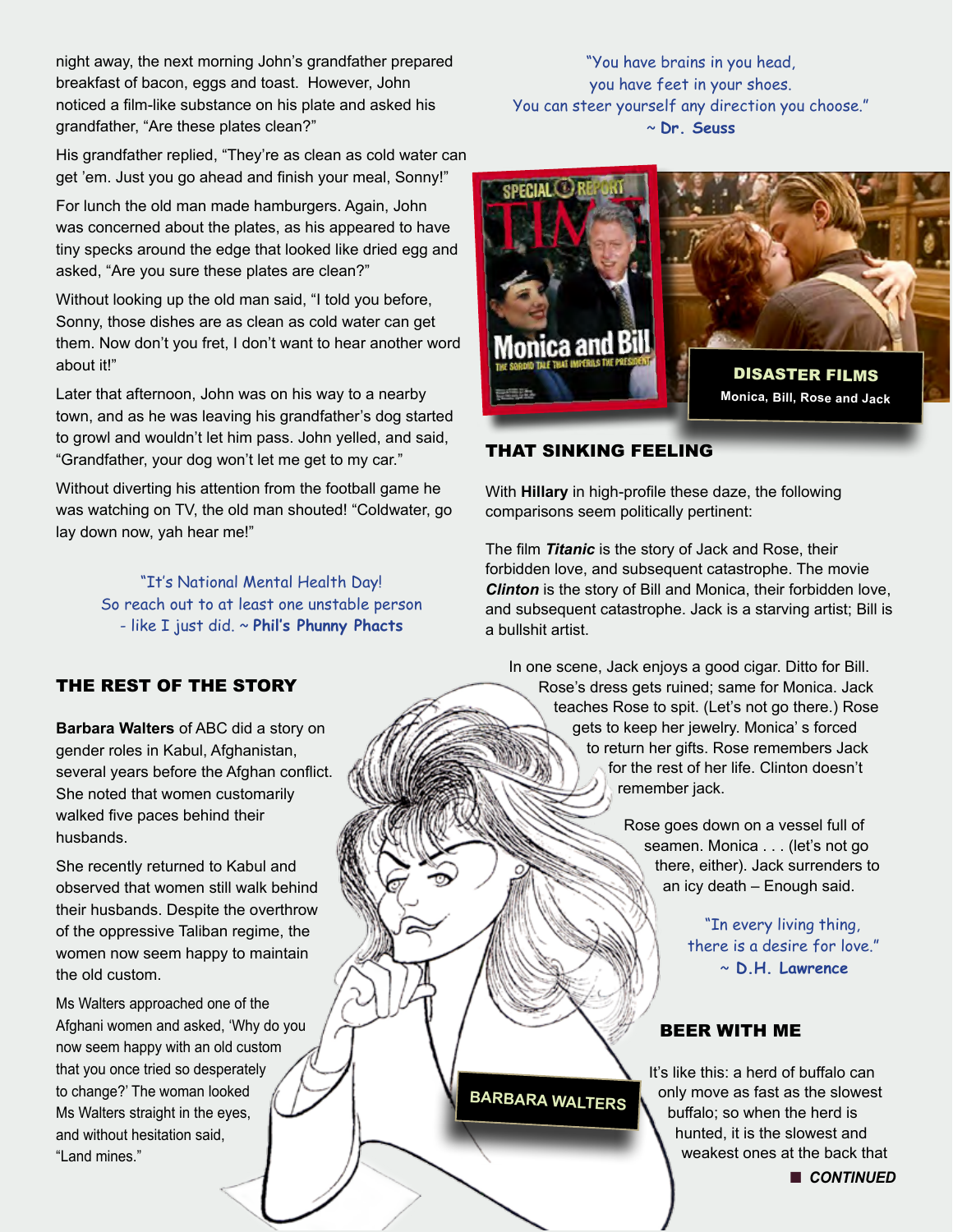are killed first. This natural selection is good for the herd as a whole, because the speed and health of the whole group is improved by the culling of the weakest.

In much the same way, the human brain can only operate as fast as the slowest brain cells and because excessive



UNCLEAR ON THE CONCEPT **For the weakest brain cells to be killed off first, beer must be taken** *internally***. Of course, if** *all*  **your cells are slow it doesn't really matter.**

intake of alcohol kills brain cells, it naturally attacks the slowest and weakest cells first.

In this way, regular consumption of beer eliminates the weaker brain cells, making the brain a faster and more efficient machine.

And that's why you always feel smarter after a few beers. Bottoms up!

> "Faith is the denial of observation so that belief can be observed." ~ **Tim Minchin**

#### HOT TIME IN ANAHEIM

**President Obama** recently spoke to an enthusiastic crowd of over 30,000 under a blazing sun in Anaheim's **Angel Stadium** for a **UC Irvine** commencement in a call-to-arms against global warming as, fittingly, the Orange County school was among the first institutions to recognize that man-made chemicals were destabilizing our atmosphere.

"When **President Kennedy** set us on a course for the moon there were a number of people who made a serious case that it would be too expensive, that it would take too long," he said. "But nobody ignored the science.

"I don't remember anyone saying the moon wasn't there, or that it was made of cheese… There are some who duck the question by saying, 'Hey, I'm not a scientist.' Let me translate that for you: What that means is, 'I accept that man-made

climate change is real, but if I admit it, I'll be run out of town by a radical fringe that thinks climate science is a liberal plot.'

"We need scientists to design new fuels. We need farmers to help grow them," he continued, refuting claims that industry will be adversely affected. "We need engineers to invent new technologies. We need entrepreneurs to sell those technologies. We need workers to operate assembly lines that hum with high-tech, zero-carbon components. We need builders to hammer into place the clean energy age…

"Cynicism is a choice. Hope is a better choice. Hope is what gave young soldiers the courage to storm a beach and liberate people they never met. Hope is what gave young students the strength to sit in and stand up and march for women's rights, and civil rights, and voting rights, and gay rights, and immigration rights.

> "Hope is the belief, against all evidence to the contrary, that there are better days ahead, and that together we can build up a middle class, and reshape our immigration system, and shield our children from gun violence and shelter future generations from the

ravages of climate change. I cannot wait to see what you do tomorrow," he concluded.

To which I might add: "Forward! Into the past…"

"I don't know how people can get so anti-something. Mind your own business, take care of yourself, and don't worry about other people so much." ~ **Betty White**

#### TV OR NOT TV

A five-year-old boy went to visit his grandmother one day. Playing with his toys in her bedroom while grandma was dusting, he looked up and said, "Grandma, how come you don't have a boyfriend now that Grandpa went to heaven?"

Grandma replied, "Honey, my TV is my boyfriend. I can sit in my bedroom and watch it all day long. The religious programs make me feel good and the comedies make me laugh ... I'm happy with my TV as my boyfriend."

Grandma turned on the TV, and the reception was terrible. She started adjusting the knobs, trying to get the picture in focus. Frustrated, she started hitting the backside of the TV hoping to fix the problem.

The little boy heard the doorbell ring, so he hurried to open the door and there stood Grandma's minister. The minister said, "Hello son, is your Grandma home?"

The boy replied, "Yeah, she's in the bedroom bangin' her boyfriend."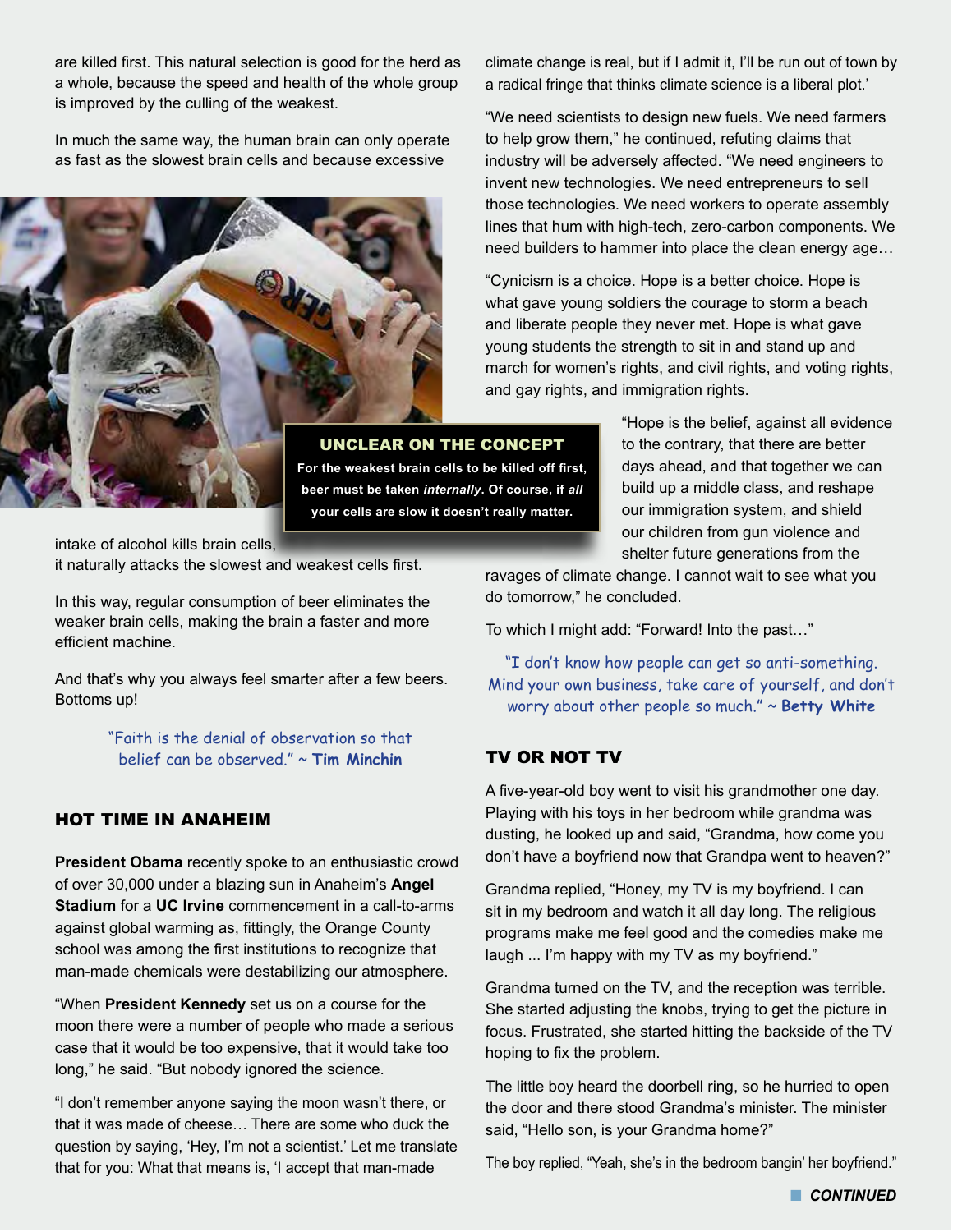It is a misdemeanor to fart in New York City churches. ~ **Phil's Phunny Phacts [[PHACT-CHEX](http://blogs.villagevoice.com/runninscared/2012/05/six_things_more.php)]**

#### CH-CH-CHANGES

Excerpts from an unattributed email sent to the **Chicago Tribune** states that the writer is insulted "by the racially" charged name of the **Washington Redskins**" and suggests that "they change the name to the 'Foreskins' to better represent their community, paying tribute to the dick heads in Congress.

"We must be careful not to offend," he continues. "And in the spirit of political correctness and courtesy, we must move forward. Let's ditch the **Kansas City Chiefs**, the **Atlanta Braves** and the **Cleveland Indians**. If your shorts are in a wad because of the reference the name Redskins makes to skin color, then we need to get rid of the **Cleveland Browns**.

"The **Carolina Panthers** obviously were named to keep the memory of militant Blacks from the '60s alive. Gone. It's offensive to us white folk. The **New York Yankees** offend the Southern population. Do you see a team named for the Confederacy? No! There is no room for any reference to that tragic war that cost this country so many young men's lives.

"I am also offended by the blatant references to the Catholic religion among our sports team names. It's totally inappropriate to have the **New Orleans Saints**, the **Los Angeles Angels** or the **San Diego Padres**.

"Then there are the team names that glorify criminals who raped and pillaged. We are talking about the horrible **Oakland Raiders**, the **Minnesota Vikings**, the **Tampa Bay Buccaneers** and the **Pittsburgh Pirates**!

"Now, let us address those teams that clearly send the wrong message to our children. The **San** 

**Diego Chargers** promote irresponsible fighting or even spending habits…The **New York Giants** and the **San Francisco Giants** promote obesity, a growing childhood epidemic…The **Cincinnati Reds** promote downers/ barbiturates…The **Milwaukee Brewers** – well that goes without saying... Wrong message to our children. So, there you go. We need to support any legislation that comes out to rectify this travesty…

"And as a die-hard Oregon State fan…it might also make some sense to change the name of the Oregon State women's athletic teams to something other than the Beavers."

"On Nov. 28, 2012, not a single murder, shooting, stabbing, or other incident of violent crime in NYC was reported all day." ~ **Phil's Phunny Phacts [[PHACT-CHEX\]](http://www.bbc.com/news/world-us-canada-20536201?p=1)**

#### AYE SPY

A French spy, a German spy, and an Italian spy are captured, have their hands bound behind their back and are interrogated. After two hours, the French spy reluctantly gives up all his secrets. After four hours, the German spy tells his captors everything.

But after 24 hours of intense questioning, the Italian still won't talk and is thrown into a cell with the others. The German and French spies are shamed but impressed and ask him how he managed not to talk.

"I wanted to," the exhausted man replied, "but I couldn't move my hands."

"Hubby comes home from work and sees a new set of golf clubs in the hall. 'Are those for me, honey?' he asks. 'They are now,' she answers." ~ **Johnny Gaza**

#### BUT WHO'S COUNTING?

**IE DEEP** WE

THE

**JE FOR** 

*LA Times* contributor **David Lauter** points out that partisan differences now divide Americans "more sharply than distinctions of race, religion, education or sex…"

> For example, according to the **Pew Research Center**'s **[MAJOR NEW](http://www.people-press.org/values/)  [STUDY](http://www.people-press.org/values/)** covering the last quarter century, about three-quarters of Democrats believe government has a "responsibility to take care of people who can't take care of themselves" while 54% of Republicans reject that idea even though, during CLEARLY. the Reagan Administration, 62% *supported* the need for a safety net.

Similarly, nearly 90% of Democrats, independents PIGSKINS? **A** and Republicans once

**Think of the 'Pork Rinds' consession.**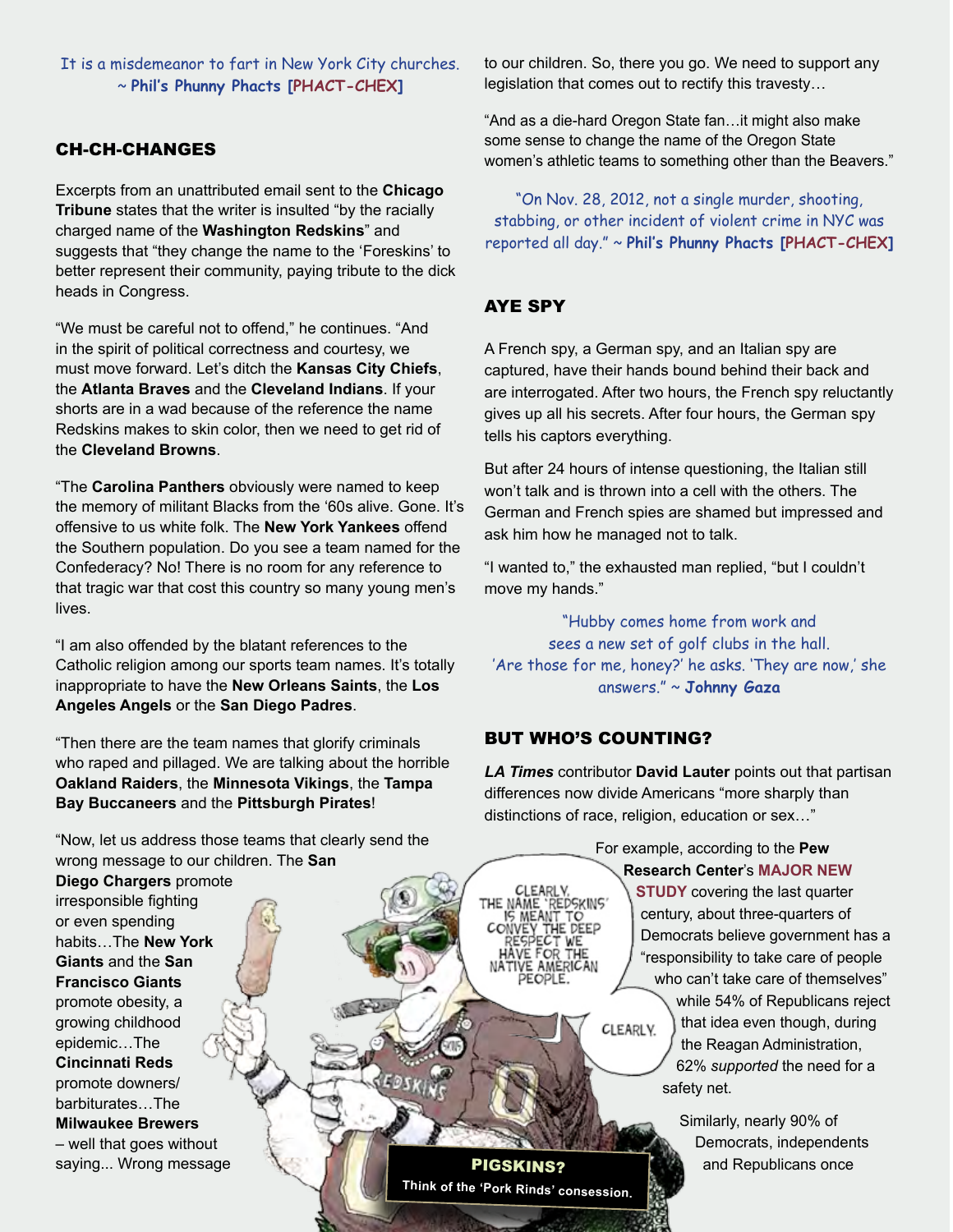agreed on "stricter laws and regulations to protect the environment." Today, only 47% of Republicans are in accord.

On another hot-button issue, according to the **Brady Campaign to Prevent Gun Violence**, figures show that an average of 32 Americans are killed every day and 140 treated for gunshot wounds. That's an average of eight children every day or five times the number of soldiers killed last year, including the more than 500 who take their own lives. The U.S. military has about four million guns while U.S. citizens have about 320 million, and annual bullet output is 31 times the number of living Americans.

As **Richard Martinez** said after his son Chris was killed in Isla Vista, "When will enough people say, stop this madness; too may have died. We should say to ourselves – NOT ONE MORE!"



Meanwhile, it's been revealed that after decades of tests and \$40 billion, the military's groundbased "Star Wars" missile system has had only a 50% success rate.

YEE GAD! **California State Senator Leland Yee**

And last, but not least, how did disgraced, indicted, gun-running accused felon and former California State Senator Leland Yee garner 300,000 votes in our recent

election after withdrawing from the race for Secretary of State in California?

"Electile Dysfunction" at its worse – NOT INSANE! Vote for Papoon!

"People are taking their comedians seriously and politicians as a joke." ~ **Will Rogers** 

#### IT ALL ADDS UP

A man and woman had been married for more than 60 years. They had shared everything. They had talked about everything. They had kept no secrets from each other except that the

little old woman had a shoe box in the top of her closet that she had cautioned her husband never to open or ask her about.

For all of these years, he had never thought about the box, but one day the little old woman got very sick and the

doctor said she would not recover.

In trying to sort out their affairs, the little old man took down the shoe box and took it to his wife's bedside. She agreed that it was time that he should know what was in the box. When he opened it, he found two crocheted dolls and a stack of money totaling \$95,000.

He asked her about the contents. "When we were to be married," she said, "my grandmother told me the secret of a happy marriage was to never argue. She told me that if I ever got angry with you, I should just keep quiet and crochet a doll."

The little old man was so moved; he had to fight back tears. Only two precious dolls were in the box. She had only been angry with him two times in all those years of living and loving. He almost burst with happiness.

"Honey," he said, "that explains the doll, but what about all of this money? Where did it come from?"

"Oh," she said, "that's the money I made from selling the dolls."

Sex is like math: you add the bed, subtract the clothes, divide the legs, and hope you don't multiply. ~ **Phil's Phunny Phacts**

#### LEMONADE FROM LEMONS

He leaned the old 16-gauge against the corner of the blind to take a leak. As luck would have it, his foolish dog Dawson knocked the gun over, it went off and Ole took most of the pellets in the groin. Several hours later, lying in a Duluth hospital bed, he came to and there was his doctor, Dr. Sven, who said, "Vell, Ole, I got some good news and some bad news. Da good news is dat you are going to be OK. Da damage vas local to your groin; dere was very little internal damage, and I vas able to remove all of da buckshot."

"What's the bad news?" asked Ole. "The bad news is dat dere vas some pretty extensive buckshot damage done to your pecker. I'm going to have to refer you to my sister, Lena."

> "Okay, den, "says Ole. "Is your sister a plastic surgeon?"

"Not exactly," Sven says, "She's a flute player in da Minneapolis Symphony, and she's going to teach you where to put your fingers so you don't pee in your eye."

> "The way I see it, if you want the rainbow, you gotta put up with the rain." ~ **Dolly Parton**